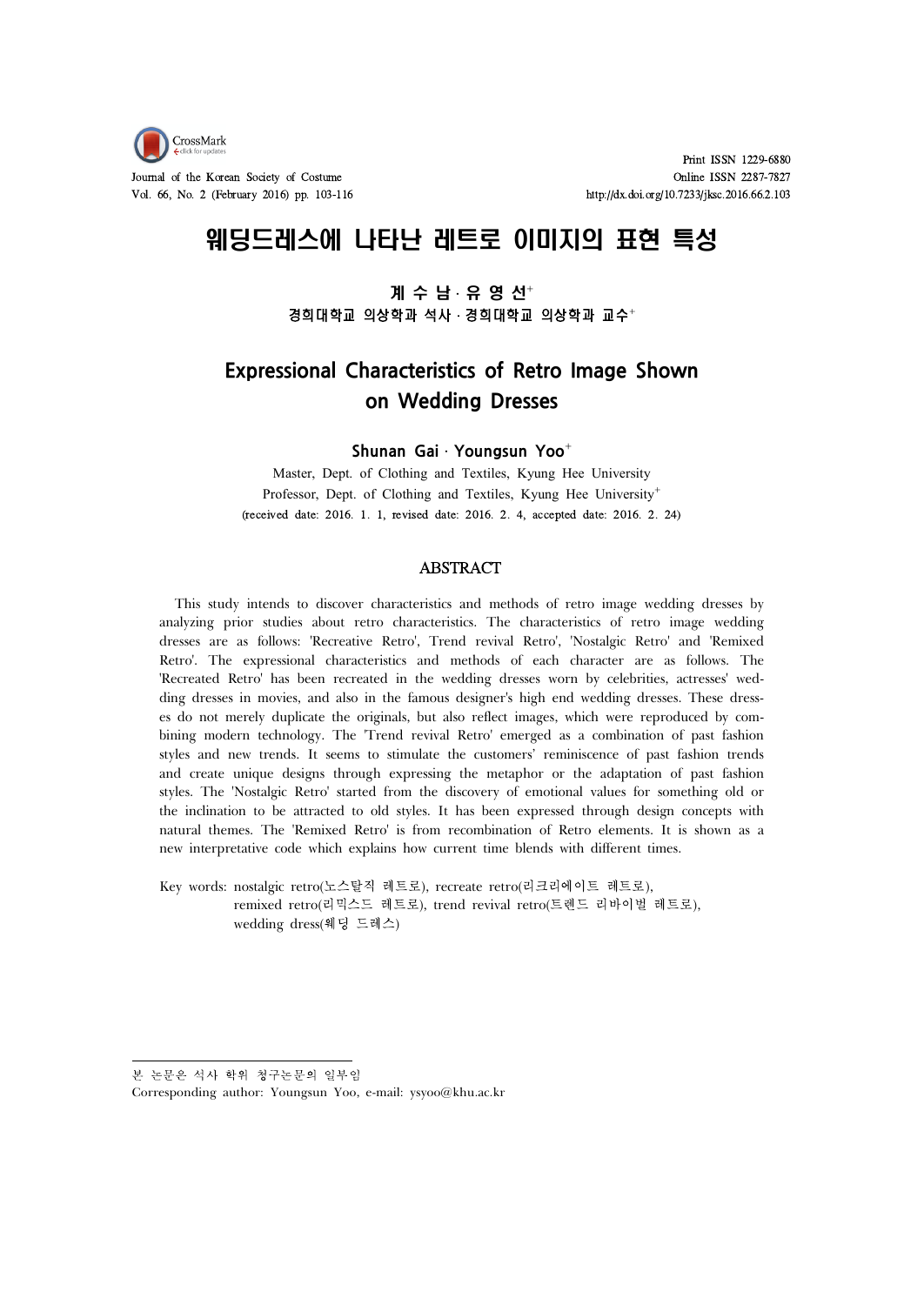# Ⅰ. 서론

현대산업사회는 급속한 기술발전에 의한 사회적 변혁과 반복된 경제 위기를 겪으면서 미래에 대한 불안을 과거와 자연에 대한 관심으로 정신적인 위 로를 받고자 하고 있다. 이러한 배경으로 레트로는 패션, 예술, 문학, 건축, 공예 등 다양한 영역에서 중요한 트렌드로 다루어지고 있다.

레트로 패션의 유행에 대해서는 보그(Vogue)지 에서 21세기 시작을 알리는 가장 강력한 트렌드로 지적하였다(Kim & Park, 2003). 패션디자인 분야 에서 레트로는 하나의 컨셉(Concept)으로 과거의 양식을 모방하고 절충하여 각 시대의 사회 문화적 특징과 이념을 담은 새로운 표현을 가능하게 하는 것으로 과거의 요인을 되돌려 사용하는 개념으로 지나간 디자인의 특성이나 예전 이미지를 그리워하 는 현대인들의 기호에 맞게 재조직하는 것을 의미 한다. 웨딩드레스는 오랫동안 서양식 결혼에서 신부 가 착용하여 역사적으로 사회 관습, 종교, 문화 등 의 영향을 받으며 변화해 온 것으로 과거의 양식을 그리워하면서 비롯된 레트로의 유행을 가장 많이 고려해야 할 패션 영역일 것이다.

레트로 주제의 의상에 관련된 선행연구는 Kim & Park(2003)의 베스트상품 개발, Kwon(2015)의 소비측면의 레트로 패션, Park & Lee(2002)의 문 화산업 측면의 레트로 패션, Lee & Cho(2009)의 레트로 로맨틱 패션의 시각적 평가 연구 등이 있으 나 이들 연구는 디자인 제품 개발 또는 소비자 측 면의 연구들로 국한되어 있어 고급화된 디자인 소 스가 필요한 웨딩드레스 디자인 개발에 소비자들의 정서적 공감을 얻을 수 있는 레트로 이미지 연구는 꼭 필요하다. 이에 본 연구의 목적은 최근 10년간 (2005년~2014년) 파리와 뉴욕 컬렉션에 발표된 웨 딩드레스 디자인의 레트로 이미지특성과 표현방법 을 알아봄으로써 향후 레트로 이미지를 활용한 웨 딩드레스 디자인 개발에 도움이 되고자 한다.

연구의 방법은 문헌연구와 레트로 이미지 웨딩드 레스 사례분석으로 이루어졌다. 선행연구를 통해 파 악된 레트로 특성과 역사적인 웨딩드레스 표현 특

징을 근거로 레트로 이미지 웨딩드레스를 분석하였 다. 분석에 시용된 사례 수집은 웨딩드레스 관련 웹 사이트에서 이루어졌으며 2005년 이후 최근 10년간 의 사례 연구에서는 퍼스트 뷰 코리아(firstviewkorea.com)를 중심으로 선정하였다.

# Ⅱ. 레트로 표현특성과 역사적인 웨딩드레스 표현 특징

#### 1. 레트로 개념과 레트로 표현특성

레트로 디자인은 과거에 유행했던 디자인과 스타 일을 차용하여 현대적 의미와 개념의 디자인으로 재창조하는 것을 말하며 최근의 디자인 트렌드로 확산 적용되면서 각광받고 있다(Yoo, 2011). 패션에 서 '복고주의'라는 말의 등장은 1979년 딕 헵디지 (Dick Hebdige)의 '하위문화스타일의 연구 Subculture: The Meaning of Style'에서 처음 언급되었다 (An, 2004). 1970년대 중반부터는 프랑스 저널리스 트들이 이름 붙인 '레트로'란 디자인 분야에서 과거 의 취향과 양식에 대해 향수를 느껴 과거를 재현하 는 일종의 경향을 뜻한다(Jung 2003). 1990년대에는 이전 시대의 삶에 대한 불안 정신과 불확실성에 대 한 향수와 함께 지나간 것에 대한 관심이 극도로 고조되면서 옛날의 스타일과 패션을 오늘날의 라이 프 스타일과 취향에 맞게 재수정하는 레트로가 유 행되었고, 이러한 패션이 '레트로 룩'이라고 불리었 다(Choi, 2005). 이러한 레트로 현상은 오늘날 복식 뿐만 아니라 제품 디자인, 메이크업, 광고, 헤어스타 일 등 다양한 디자인 예술 분야에서 나타나고 있다. 본 연구에서는 레트로 이미지 웨딩드레스 분석을 위하여 관련 선행 연구들 중 레트로 특성을 언급한 5편의 선행연구들에서 그 특성을 알아보았다. 먼저 패키지 디자인 연구에서 Kuk(2012)은 레트로를 '선 행양식 재구성', '선행양식 패러디와 시대정신 혼합', '익숙한 스타일'로 언급하였고(p.30), Kwon(2007)은 레트로 패션을 포스터 모던 표현에 관련하여 그 특 성을 '모방', '패러디', '빈티지', '페스티쉬', '브리콜라 주'로 설명하였다(p.43). Oh & Lee(2013)는 레트로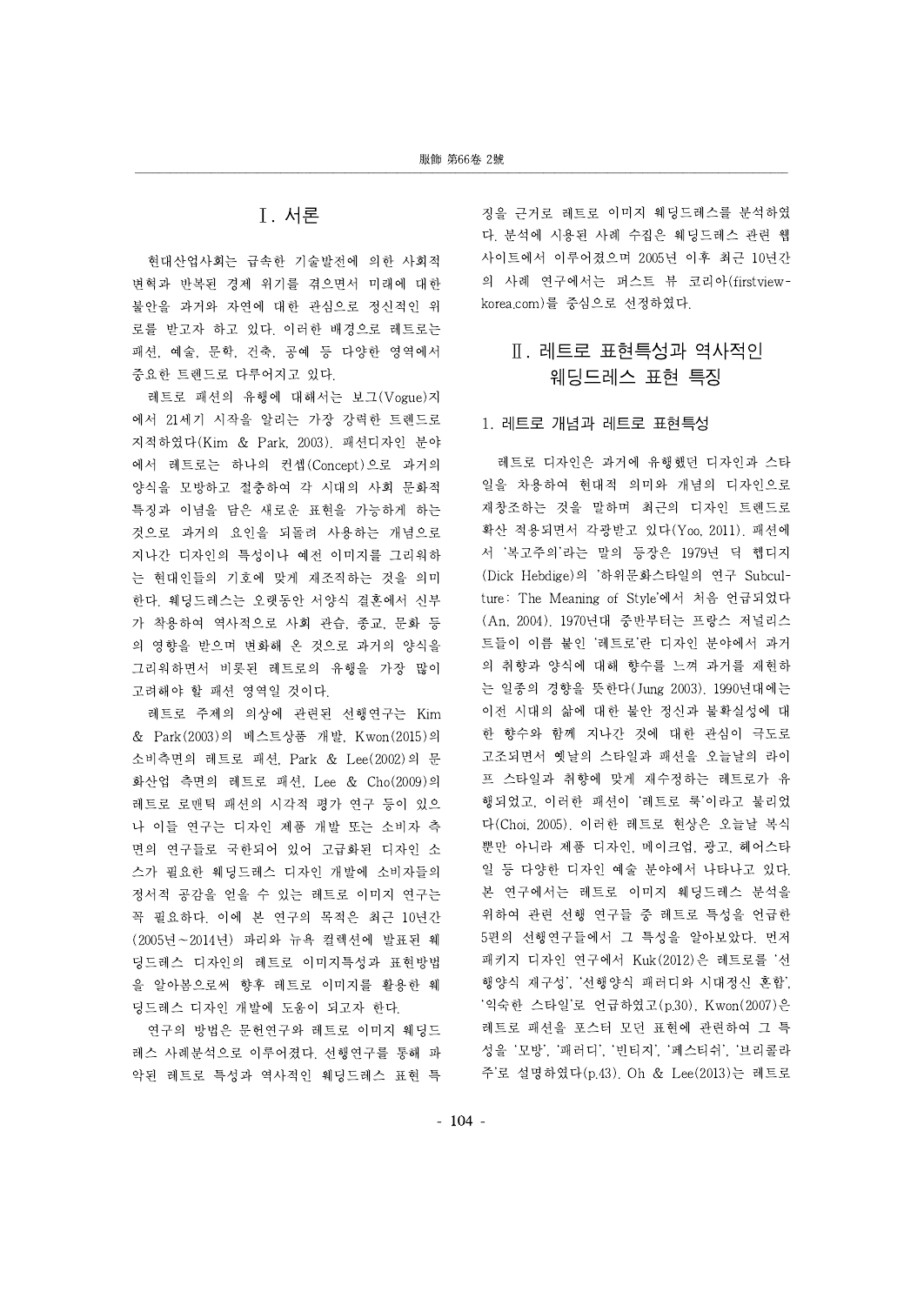제품디자인 표현특성별 분류 기준으로 '과거 유명제 품의 재현', '과거 제품의 아날로그 방식 재현', '과 거 제품의 아날로그적 표현'을 언급하였다(pp.431- 432). Lee(2012)도 제품 디자인 레트로 특성에 관련 한 표현방식을 '과거의 성공적 디자인의 계승', '과 거 디자인에 대한 향수 자극', '과거 아날로그 방식 의 감성 전달'으로 정리하였으며(pp.358~360), Byun & Yun(2012)은 현대 디자인의 레트로 경향을 제품 조형의 상징화 과정의 단계를 거치면서 '형태적 요 소의 부분적 차용', '기능적 정의가 강조된 복제', 그 리고 '감성적 합의가 강조된 대체'로 표현 특징을 분류하였다(p.243).

이상에서 살펴 본 선행연구들의 레트로 특성의 개념을 근거로 본 연구에서는 레트로 특성을 '원형 재현', '스타일 재현', '감성 재현', '요소 재조합'으로 <Table 1>과 같이 논의 정리하였다.

# 2. 웨딩드레스 역사적 흐름에 따른 디자인 사례고찰

본 절에서는 오늘날의 웨딩드레스의 흰색 사용의 유래가 된 1840년대 영국의 빅토리아(Victoria) 여 왕의 <Fig. 1> 흰색의 새틴 웨딩드레스(Queen Victoria's wedding dress, n.d)에서부터 1990년대에 이 르기까지 사회 저명인사들이 착용하여 관심을 모았 던 웨딩드레스들의 사례를 중심으로 디자인 특징을 고찰하였다.

빅토리아 여왕의 드레스의 흰색은 오늘날의 웨딩 드레스 흰색의 순수성을 의미한다기보다는 당시 산 업혁명으로 관심이 모아지고 있던 영국 직물산업을 일으키고자하는 애국심에서 비롯된 것이었다 (Queen Victoria's wedding dress, n.d). 빅토리아 여왕의 웨 딩드레스 전통과 흰색사용의 관습은 1863년 에드워 드 7세로 즉위한 에드워드 왕자와 결혼한 덴마크의 알렉산드라 공주의 웨딩드레스 디자인에 이어져 널 리 전파 되었다. 1845년에서 1868년까지의 웨딩드레 스는 동시대의 크리놀린 스타일을 따른 것이었다. <Fig. 2>는 1900년 왕자 니콜라스와 결혼한 마리아 테레사(Nicholas and Mary Theresa)의 웨딩 드레 스로 퍼프 슬리브, 조인허리, 프릴장식과 과도한 레 이스 장식의 가슴이 강조된 S자형 아르누보 스타일 이다(Weddings through the ages the 1900s, n.d). 1910년은 제 1차 세계대전의 영향으로 여성들의 사 회 진출이 이루어지면서 여성복은 점차 기능적. 활 동적. 합리적이면서도 단순한 복식을 추구하였다 (Lim, Kim, & Kim, 2009).1920년대 여성패션에서

| Researchers          | retro expression characteristics                        |                                                            |                                                       |                                                    |  |
|----------------------|---------------------------------------------------------|------------------------------------------------------------|-------------------------------------------------------|----------------------------------------------------|--|
| Kwon(2007)           | imitation                                               |                                                            | vintage                                               | parody, pastiche,<br>Bricolage                     |  |
| Byun & Yun<br>(2012) | reproduction<br>emphasized the<br>functional definition |                                                            | replacement emphasized <br>the emotional<br>agreement | partial appropriation of<br>morphological elements |  |
| Kuk<br>(2012)        | recreated the previous<br>forms                         |                                                            | fashion of familiar style                             | remixed the previous<br>forms and the zeitgeist    |  |
| Lee<br>(2012)        | applied the methods<br>of successful case<br>succession | the discovery of<br>analogical<br>inclination of old style | stimulate the<br>reminiscent of the past<br>designs   |                                                    |  |
| Oh & Lee<br>(2013)   | reproduction of the<br>famous product of the<br>past    | reproduction of the<br>style of the past                   | an analog<br>representation                           |                                                    |  |
| Readjustment         | reproducing origin                                      | reproducing<br>retro style                                 | reproducing<br>retro sense                            | recombination of retro<br>elements                 |  |

<Table 1> Categorization of Retro Expression Characteristic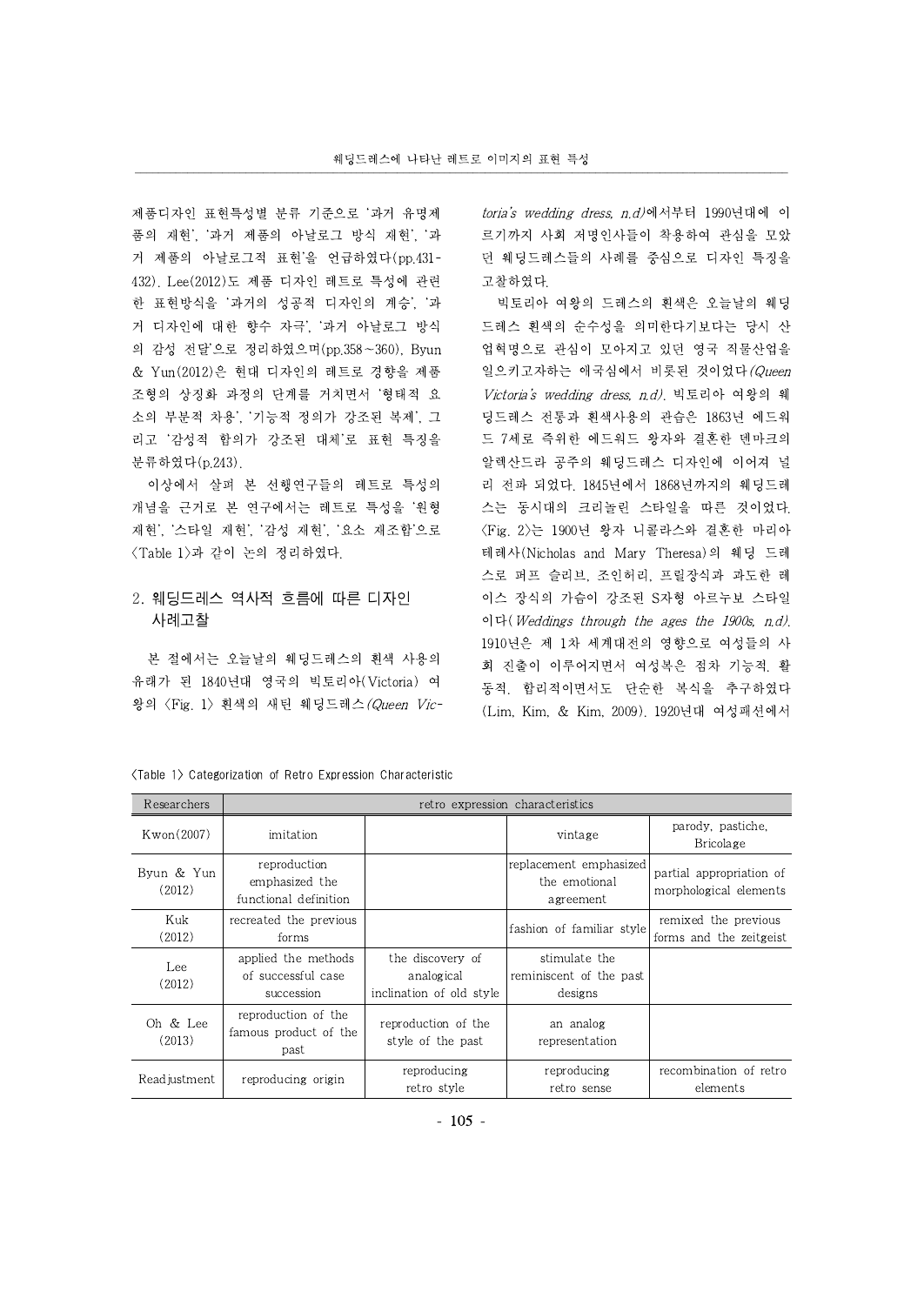

<Fig. 1> Queen Victoria's wedding dress, 1840 (Thedreamstress , n.d.)



<Fig. 2> Nicholas and Mary Theresa, 1900 (Family History Centre, n.d.)



 $\langle$ Fig. 3 $\rangle$  The Style Essentials Louise Brooks, 1920, (Glamamor, n.d.)



<Fig. 4> Wallis Simpson, 1937, (Fashioninfilms,  $n.d.-a)$ 



<Fig. 5> Queen Elizabeth II wedding dress, 1947 (Royal.gov, n.d.)

코르셋이 사라지고 스커트의 길이도 짧아진 로우웨 이스트의 플래퍼 스타일이 유행하였다. <Fig. 3>은 미국의 유명한 여배우 루이즈 브룩스(Louise Brooks) 가 주연한 1929년 영화 '판도라의 상자'(Pandora's Box)에서 그녀가 착용한 웨딩드레스로 1920년대의 행커치프 햄 라인과 1930년대의 허리라인이 살짝 드러나는 여성스러운 실루엣이 조합된 스타일이다 (The Style Essentials Louise Brooks, n.d.).  $\langle$ Fig 4 $\rangle$ 는 1937년 에드워드 왕자(Prince Edward)와 결혼으 로 유명한 월리스 심슨(Wallis Simpson)의 결혼식 사진으로 그녀는 맹보쉐(Mainbocher)에 의해 디자 인된 긴소매의 재킷과 바닥까지 내려오는 길이의 단정한 스커트로 조화된 웨딩드레스를 착용하였는 데 이것은 신부의 눈과 어울리는 'Wallis Blue'로 이 후 불리게 된 청색조의 색상을 사용하였다(Wallis  $Blue$ ,  $n.d$ ). 또한 위엄있는 하이네크라인, 유연한 바 스트 라인, 긴 실크 레이스 슬리브로 디자인되었고 스칼럽 레이스로 가장자리가 장식된 웨딩가운에 키 홀의 디테일을 장식하여 예의와 대담함을 균형있게 표현하였다(Wallis Wedding Dress, n.d). 이것은 1930년대에 유행한 롱 앤 슬림(Long and Slim)의 실루엣이 반영된 것으로 보인다. <Fig. 5>는 1947년 영국 여왕 엘리자베스 2세(Queen Elizabeth II)와 필립 왕자(Prince Philip)의 결혼식사진으로 그녀는 1940년대의 유행으로 보이는 볼드(bold)한 어깨스타 일과 1947년에 발표된 뉴 룩(new look)의 여성적이

면서 엘레강스한 라인이 조합된 웨딩드레스를 입고 대중들의 관심을 모았다.

<Fig. 6>은 1956년 모나코의 왕비가 된 배우 그레 이스 켈리 (Grace Patricia Kelly)의 웨딩드레스로 1950년대의 유행인 심플한 아우어 글라스(hourglass) 실루엣을 보여주고 있다 (Grace Kelly wedding dress, n.d). <Fig. 7>은 1958년 오드리 헵번(Audrey Hepburn)이 뮤지컬 영화 'Funny Face'에서 착용한 보 트 넥과 아우어글래스 스타일의 미디라인 웨딩드레 스로 헵번에게 가장 잘 어울리는 상징이 되었다. 그 녀는 1969년 앙드레 도티(Andrea Dotti)와의 두 번 째 결혼식에서 <Fig. 8>의 지방시(Givenchy)의 핑 크 울(pink wool)을 소재로 한 구조적인 넥 라인과 헤드 스카프를 우아하게 조화시킨 1960년대 미니스 타일의 웨딩드레스를 착용하였다(Short Wedding Dress, n.d). <Fig. 9>는 1967년 가수 엘비스 프레슬 리(Elvis Presley)와 결혼한 프레실라 보리우(Prscilla Beaulieu)의 웨딩드레스로 H라인의 직선적인 실루 엣, 면, 프릴, 레이스 된 스카프, 모자나 꽃으로 만 든 본넷(bonnet)등은 동시대의 유행인 히피 스타일 (Hippie Style)의 영향이다. 1971년 롤링 스톤즈 (Rolling Stones)의 멤버 믹 재거(Mick Jagger)와 결혼한 영화배우 비앙카 재거(Bianca Jagger)는 깊 게 파인 네크라인의 화이트 스커트 슈트와 웨딩스 타일로는 이전에 없었던 베일이 치장된 시크한 넓 은 챙의 모자를 착용하여 유명해졌다(Non Traditional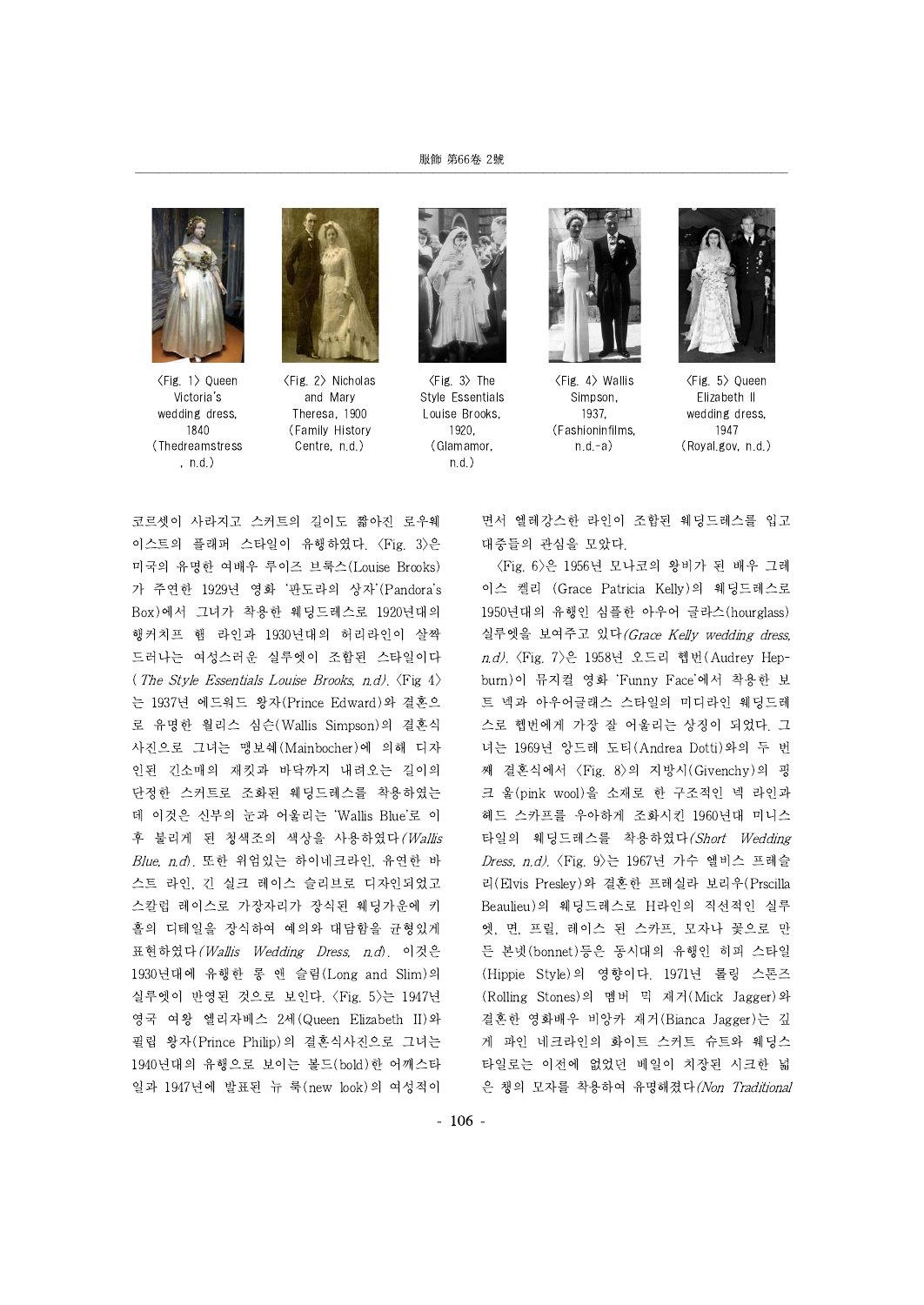Wedding, n.d). <Fig. 10>이 그것으로 1970년대 유 니섹스 룩 유행의 영향을 받은 것이다. 1981년 영국 웨일즈 황태자 찰스(Charles, Prince of Wales)와 결혼한 다이아나 스펜서(Diana Spencer)는 <Fig. 11>의 9000파운드나 되는 아이보리색상 실크 타프 타와 앤틱 레이스의 7.62 m의 트레인이 달린 웨딩 가운을 입었다. 이것은 세계에서 가장 유명한 드레 스가 되었으며 패션의 역사에서 가장 철저히 보호 되는 것 중의 하나가 되었다. 이것은 섹시와 숭고를 상징하는 크리놀린, 진주와 세퀸으로 장식된 머랭그 (meringue), 레이스로 프릴장식 된 바디스로 이루 어졌으며, 가운은 수공예적인 자수, 세퀸, 10,000개 의 진주들로 장식되었다. 장식된 레이스는 퀸 메리 (Queen Mary)가 소유했던 핸드메이드 캐릭마크 로스(Carrickmacross)였다(Wedding dress of Lady  $D$ iana, n.d). 로맨틱시대를 복고한 이 웨딩드레스는 1980년대 유행에 세계적으로 큰 영향을 주었다. 1990년대 이후 포스터 모더니즘의 영향에 따라 대 두된 역사주의는 레트로 유행으로 이어졌고 과거시 대 역사적 사건속의 웨딩드레스 디자인은 레트로의 유행과 전통적 관습을 따르고 고급스러움을 지향하 는 특성에 따라 가장 주목해야할 디자인 영감의 근 원이 되고 있다.

# Ⅲ. 웨딩드레스의 레트로 특성에 따른 표현방법과 특징 분석

### 1. 레트로 특성에 따른 웨딩드레스 분류별 표현 방법

앞장에서 선행연구 고찰을 통하여 정리된 '원형 재현', '요소 재현', '감성 재현', '스타일 재조합' 의 네 가지 레트로 특성을 중심으로 최근 10년간 레트 로 이미지 웨딩드레스 사례들을 역사적인 웨딩드레 스 재현과 관련된 '리크리에이티드 레트로(Recreated Retro)' 패션 테마의 복고와 관련된 '트렌드 리 바이벌 레트로(Trend revival Retro)', 레트로 감성 재현과 연관된 '노스탈직 레트로(Nostalgic Retro)', 다양한 레트로 요소들이 섞여서 새로운 형을 창조 한 '리믹스드 레트로(Remixed Retro)'로 나누어 레 트로 이미지 웨딩드레스의 표현 방법과 특징을 분 석하였다.

#### 1) 리크리에이티드 레트로(Recreated Retro)

재현(recreate)은 과거 복식이 현대 복식으로 재 등장하였을 때 그 특징이 파악될 수 있는 것으로, 레트로 이미지 웨딩드레스의 분석사례 중 과거에 큰 반향을 일으켰던 역사적이고 기념비적인 웨딩드 레스 스타일의 원형을 사용하여 현대적인 웨딩드레 스 디자인으로 재현하는 것으로 나타났다. 이것은



<Fig. 6> Grace Kelly, 1956 (Amareway, n.d.-a)



<Fig. 7> Hepburn in funny face, 1957, (Afashiony n.d.-a)



<Fig. 8> Short Wedding Dress, 1969, (Wedding venues, n.d.)



<Fig. 9> Prscilla Beaulieu, 1967, (Fashiondesignw eeks, n.d.)



<Fig. 10> Non Traditional Wedding, 1971, (Glamourmagazi ne, n.d.-a)



<Fig. 11> Diana Spencer , 1981 (Juliapgelardi, n.d.)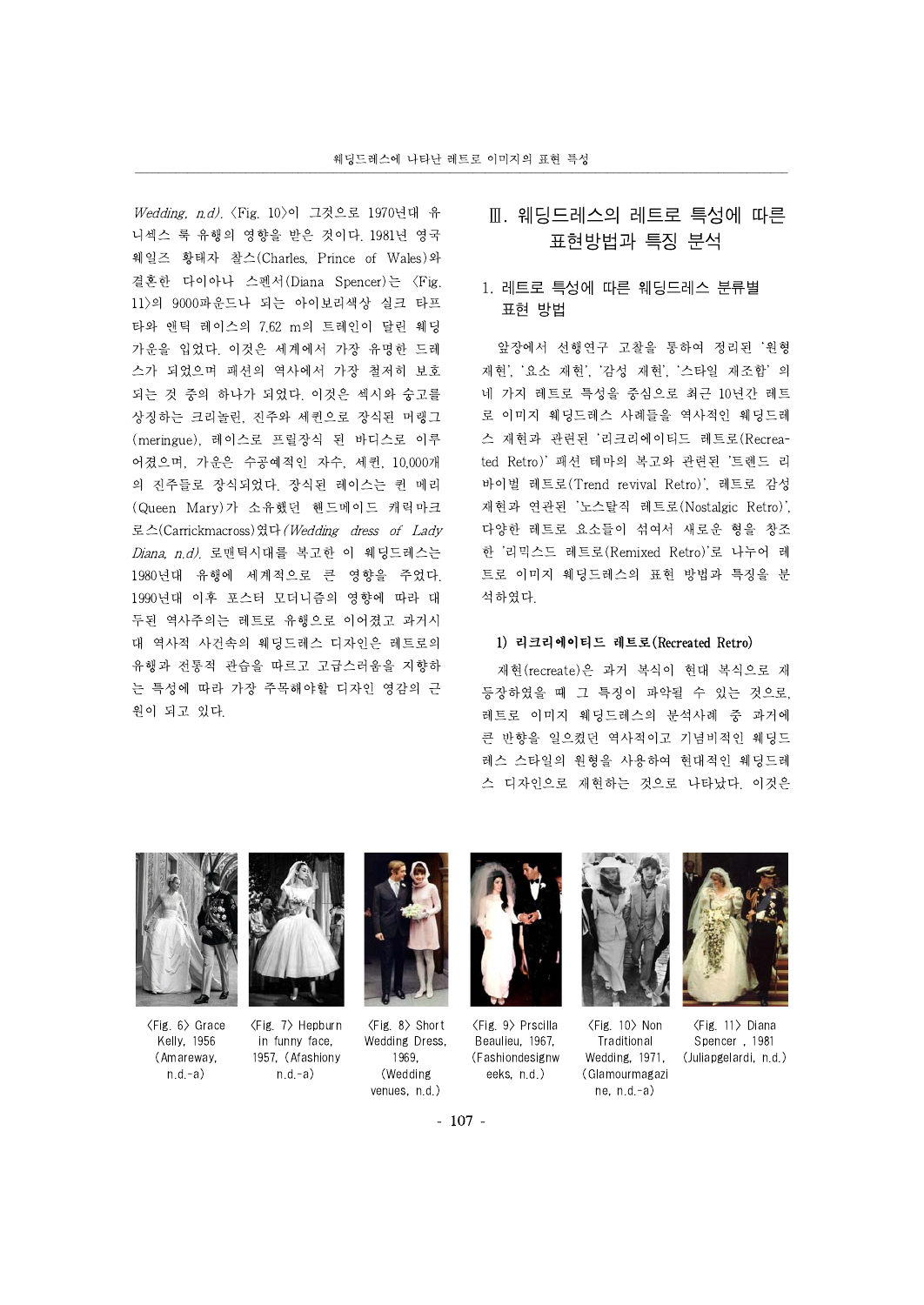#### 服飾 第66卷 2號

이미 성과를 얻은 바 있는 디자인의 이미지를 계승 하는 방법이다. 사례분석 결과 리크리에이티드 레트 로(Recreated Retro)는 유럽 왕가의 결혼식이나 유 명 정치인, 연예인 등 사회 저명인사들의 결혼식에 서 신부가 착용하였던 웨딩드레스, 영화 속에서 여 주인공이 착용하여 인기를 끌었던 웨딩드레스가 재 현되거나 디자이너 컬렉션 테마로 재창조되었다. <Fig 13>은 2005년 F/W 모니크 륄리에(Monique Lhuillier)의 웨딩드레스로 1956년 모나코 왕비가 된 그레이스 켈리(Grace Kelly)의 웨딩드레스<Fig 12> 를 재창조한 것이다. 모니크 륄리에는 그레이스 켈 리가 착용한 목을 감싸는 칼라와 허리의 밴드, 상체 부분이 밀착되고 스커트가 넓게 펼쳐지는 1950년대 의 여성스러운 실루엣을 그대로 재현하였다. <Fig.

<Table 2> Case of Recreated Retro Wedding dress

15>는 1937년 월리스 심프슨의 웨딩드레스 <Fig. 14>에 영감을 받아 디자인을 재현한 2005년 F/W 울라 메이자(Ulla Maija) 웨딩드레스이다. 앞트임 디자인의 차이는 있으나 흘러내리는 듯한 주름이 잡힌 가슴디자인과 여성적 인 롱 앤 슬림의 실루엣 은 월리스 심슨의 웨딩드레스가 재창조 된 것이다. <Fig. 17>은 2005년 F/W 테이아(Theia)의 작품이 며, 1958년 오드리 헵번의 뮤지컬 'Funny Face'에서 착용했던 웨딩드레스<Fig. 16>에서 영감을 얻은 것 으로 테이아는 오드리 헵번이 착용한 웨딩드레스의 바토우 네크라인과 둥근 어깨 가는허리 1950년대의 여성적인 뉴룩을 재현하여 우아한 여성미를 강조하 였다. <Fig. 19>는 2013년 S/S 캐롤리나 헤레라 (Carolina Herrera)의 작품으로 1971년 비앙카 재거



- 108 -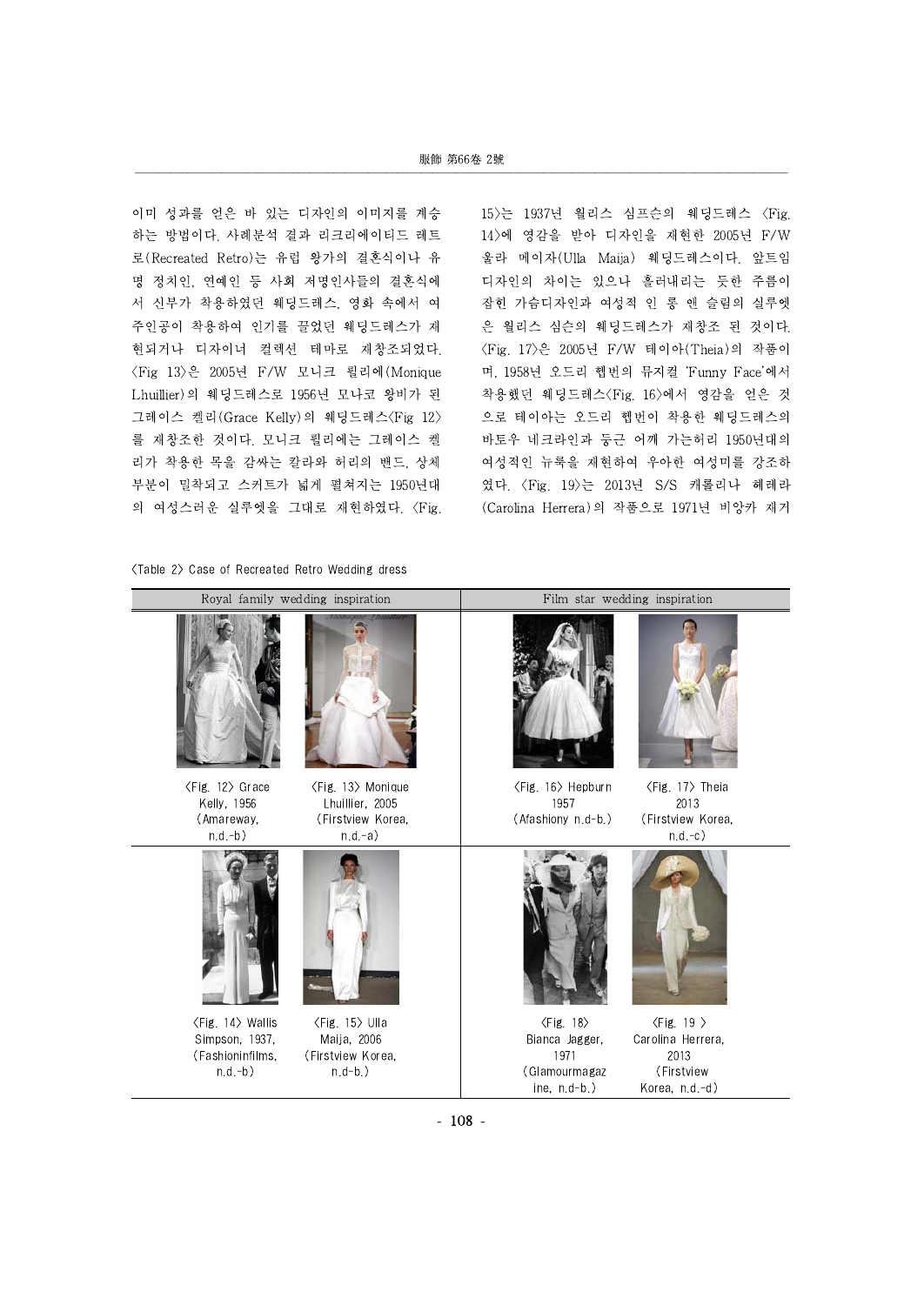가 입었고 이브 생로랑(Yves Saint Laurent)이 디 자인한 <Fig. 18>의 화이트 웨딩 슈트를 재현하였 다. 스커트가 바지로 대체된 것을 제외하고 코르사 주가 달린 챙 넓은 모자와 남성적인 박스 형태인 재킷, 직선적인 H형 실루엣의 형태가 재현되었다.

#### 2) 트렌드 리바이벌 레트로(Trend revival Retro)

과거 양식으로 재현된 레트로 패션은 결국 동시 대의 패션 테마의 부활과 맞물려있다. 1900년대 이 전의 로맨틱 스타일을 비롯하여 버슬 스타일, 크리 놀린 스타일, 1900년대 초의 아르누보 스타일 등은 현재의 전통적 웨딩드레스 실루엣에 지대한 영향을 주고 있으며 스커트의 길이가 발목 위로 올라간 1920년대 이후의 패션 트렌드들도 웨딩드레스의 실 루엣과 스타일 창조에 활용되고 있다.

최근 10년간 레트로 이미지 웨딩드레스는 로맨틱 스타일이나 뉴룩과 같은 여성적 이미지의 웨딩드레 스 디자인과 더불어 가르손느 스타일, 밀리터리 룩, 미니 스타일, 유니섹스 스타일과 같은 캐주얼 패션 에 주로 나타나는 레트로 패션 테마가 웨딩드레스 에 접목되어 표현되었다는 것이 특징이다.

<Fig. 21>은 2007년 S/S 오스카 드 라 렌타 (Oscar de la renta)의 웨딩드레스로 1930년대의 롱 앤 슬림 스타일 <Fig. 20>의 여성적 이미지를 도입 하고 있다. 무릎을 중심으로 스커트 위쪽 실루엣은 피트되고 아래로 내려오면서 넓어지는 스커트는 전 형적인 1930년대의 트렌드를 보여주고 있다. 머리장 식은 1920년대의 크로쉐(Cloche)를 착용하고 있는 데 1920년대와 30년대의 트렌드를 함께 도입하여 레트로 이미지를 표현한 것이다. 1940년대에 유행한 밀리터리룩은 현대에 와서 2005 S/S 캐롤리나 헤레 라의 작품에서 레트로 이미지로 도입되었다. <Fig. 22>는 마를렌 디트리히 (Marlene Dietrich)가 1948 년 여주인공을 맡은 영화 'A Foreign Affair'에서 착용한 트렌치코트이다. 캐롤리나 헤레라는 <Fig 23>의 1940년대 밀리터리 룩의 트렌치코트를 웨딩 드레스에 도입하여 길이는 롱 드레스로 연장시키고 어깨는 트렌치코트처럼 살려서 굵은 벨트로 허리를 조임으로써 독특한 분위기의 레트로 이미지 웨딩드 레스를 디자인하였다. 1948년 크리스찬 디올(Christian Dior)이 선보인 '뉴 룩(New Look)'은 1850년대에 이르러서 알파벳의 형상과 관련된 실루엣들을 일컫 는 '라인 시대'를 열었다. 〈Fig. 25〉는 2014 F/W 사 라 자씰(Sarah Jassir)의 작품으로 1860년대 뉴룩에 서 비롯된 '8'자를 연상시키는 아우어 글라스 실루 엣 <Fig. 24>를 재현하였다. 이 웨딩드레스의 옆으 로 넓게 파인 바토우 네크라인, 허리를 밀착하여 몸 매를 드러나게 한 실루엣은 1950년대의 패션 트렌

| 1930's                      |                                   | 1940's                      |                             | 1950's                      |                             | 1970's                      |                             |
|-----------------------------|-----------------------------------|-----------------------------|-----------------------------|-----------------------------|-----------------------------|-----------------------------|-----------------------------|
|                             |                                   |                             |                             |                             |                             |                             |                             |
| $\langle$ Fig. 20 $\rangle$ | $\langle$ Fig. 21 $\rangle$ Oscar | $\langle$ Fig. 22 $\rangle$ | $\langle$ Fig. 23 $\rangle$ | $\langle$ Fig. 24 $\rangle$ | $\langle$ Fig. 25 $\rangle$ | $\langle$ Fig. 26 $\rangle$ | $\langle$ Fig. 27 $\rangle$ |
| 1930's style                | de La renta.                      | 1940's style                | Carolina                    | 1950's style                | Sarah Jassir,               | Safari                      | Carolina                    |
| (Imamuseu                   | 2007                              | (Womensvoi                  | Herrera, 2005               | (Articulonewl               | 2014                        | fashion                     | Herrera, 2011               |
| m, n.d.                     | (Firstview)                       | cesforchang                 | (Firstview)                 | ook. n.d.)                  | (Firstview                  | (Fashionsiz                 | (Firstview                  |
|                             | Korea, $n.d.-e$ )                 | e, n.d.)                    | Korea, n.d.-f)              |                             | Korea, $n.d-g$ )            | zle, n.d)                   | Korea, n.d.-h)              |

<Table 3> Case of Trend revival Retro Wedding dress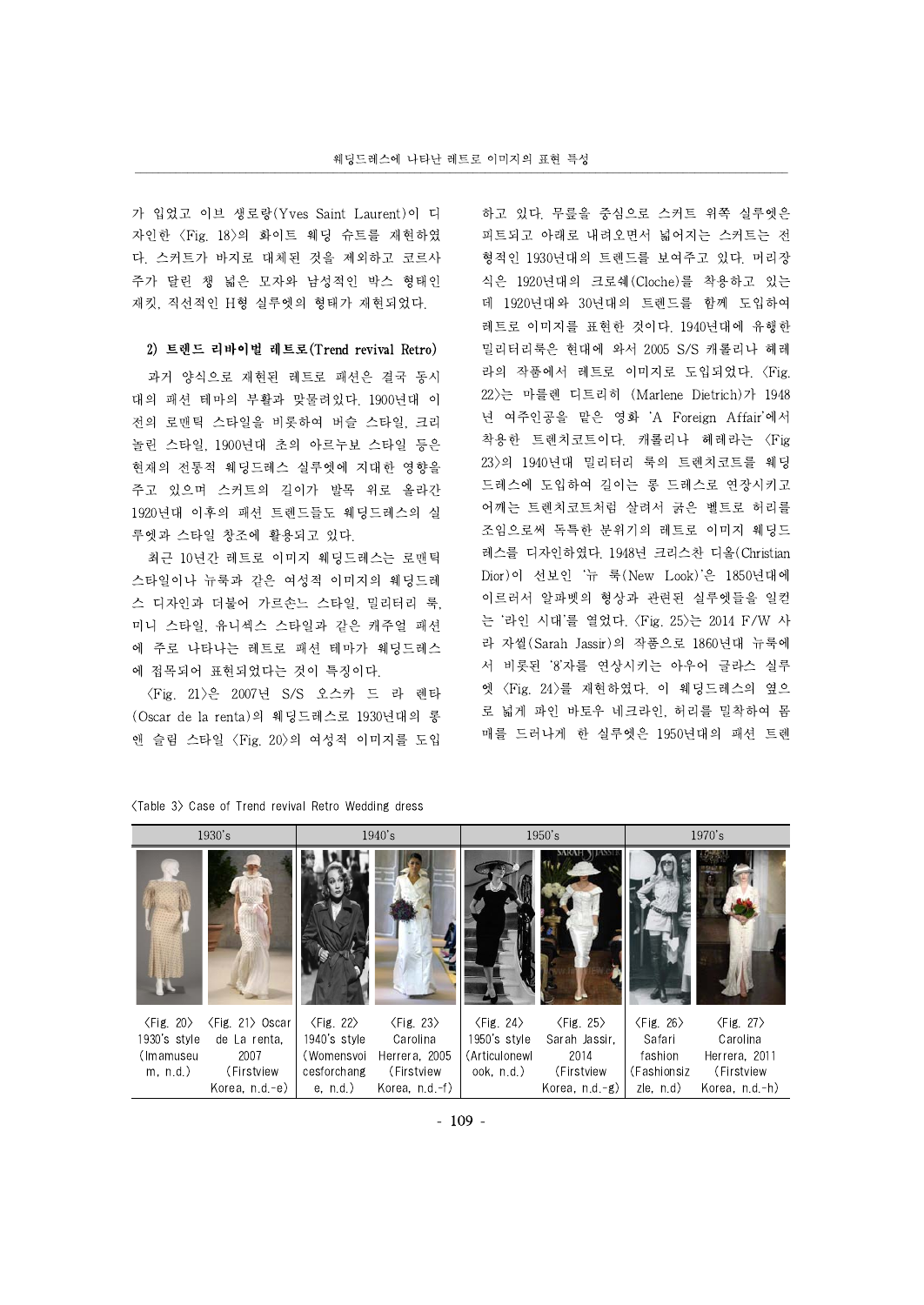드인 여성미를 강조하였다. 1970년대에 유행한 유니 섹스 스타일은 여성성이 강조되는 웨딩드레스 디자 인에 복고되어 2014 S/S 캐롤리나 헤레라의 작품에 서 나타났다. <Fig. 26>은 1970년대의 '사파리 룩'으 로 불리는 유니섹스 스타일이다. 캐롤리나 헤레라는 사파리룩을 활용하여 <Fig. 27>의 아웃 포켓이 있는 사파리룩 디테일의 여성적인 웨딩드레스를 디자인 하였다. 우아한 레이스 소재로 장식된 사파리 피스 헬멧(safari pith helmet)을 헤드 장신구로 채택하여 유니섹스 트렌드를 완성시켰다.

#### 3) 노스탈직 레트로(Nostalgic Retro)

레트로의 감성은 현재의 첨단적인 패션에서는 발 견할 수 없는 오래된 것의 정신적 가치 발견이나 과거 양식의 아날로그적 취향을 의미한다. 최근 10 년간의 레트로 이미지 웨딩드레스의 '노스탈직 레트 로'은 레트로 패션 감성 재현을 의미하며 자연과 인 간 삶의 질에 관련된 주제 표현, 민속적인 이미지 표현, 재활용품의 업 사이클링, 수공예 기법의 자수 나 니트, 프릴 장식 등을 사용하여 나타났다.

인간의 자연적 삶에 대한 향수를 반영하고 정신 적 가치를 중시하는 레트로 감성은 웨딩드레스 디 자인에서는 인간 친화적인 소재나 질감을 사용하여 표현됐으며 자연물을 장식하거나 프린트 모티프 사 용으로도 나타났다.

<Fig. 28>은 2013 S/S 마르케사(Marchesa)의 작 품으로 인체를 자연스럽게 감싸는 장식이 없는 소 박한 이미지의 드레스는 바느질로 마무리되지 않은 햄(hem) 라인으로 원시적인 레트로 감성을 이끌어 낸다. <Fig. 29>는 2013 S/S 캐롤리나 헤레라의 작 품으로 1800년대 크리놀린 룩의 웨딩드레스는 아무 런 장식이 없고 어깨를 드러내는 베어드 탑, 마른 풀로 만들어진 헤드 피스와 부케장식만으로 극단의 순수함을 보여줌으로써 자연에 대한 향수를 레트로 감성으로 표현하고 있다.

노스탈직 레트로는 자연에 관한 인간의 향수는 물론 인간의 역사와 관련된 전통적 이미지와도 관 련되어 웨딩드레스 디자인에서 감성적 레트로 이미 지를 만들었다. 민속풍은 인간 삶의 근원에 대한 가 치가 존중되면서 노스탈직 레트로의 디자인으로 표 현되었다. <Fig. 30>은 2010 S/S 림 아크라(Reem Acra)의 작품으로 민속풍의 노스탈직 레트로 작품 이다. X자형 실루엣의 크리놀린 룩의 웨딩드레스에 에스닉 이미지의 금실 자수를 장식하여 품격이 있 는 디자인을 만들어냈다. <Fig. 31>은 2007 S/S 오 스카 드 라 렌타의 작품으로 스페인 풍의 머리장식 으로 포클로어 이미지를 표현하고 있다. 포클로어 이미지 역시 에스닉 이미지와 더불어 신비함을 추구하는 인간의 아날로그 감성을 자극하는 요소 이다.

#### <Table 4> Case of Nostalgic Retro Wedding dress

| nostalgia for nature                                                                                               |                                                                                                                                         | ethnic/folklore                                                                                                      | up cycling                                                                     |                                                                                 |  |
|--------------------------------------------------------------------------------------------------------------------|-----------------------------------------------------------------------------------------------------------------------------------------|----------------------------------------------------------------------------------------------------------------------|--------------------------------------------------------------------------------|---------------------------------------------------------------------------------|--|
|                                                                                                                    |                                                                                                                                         |                                                                                                                      |                                                                                |                                                                                 |  |
| $\langle$ Fig. 28 $\rangle$<br>Marchesa, 2013<br>Herrera, 2013<br>(Firstview Korea, (Firstview Korea,<br>$n.d.-i)$ | <fig. 29=""> Carolina<br/><math>\langle</math>Fig. 30<math>\rangle</math> Reem<br/><math>n.d.-k)</math><br/><math>n.d.-i)</math></fig.> | $\langle$ Fig. 31 $\rangle$ Oscar<br>Acra 2010 de la Renta, 2007<br>(Firstview Korea, (Firstview Korea,<br>$n.d.-1)$ | $\langle$ Fig. 32 $\rangle$ Lanvin,<br>2009<br>(Firstview<br>Korea, $n.d.-m$ ) | $\langle$ Fig. 33 $\rangle$ Pat<br>Kerr, 2010<br>(Firstview Korea,<br>$n.d.-n)$ |  |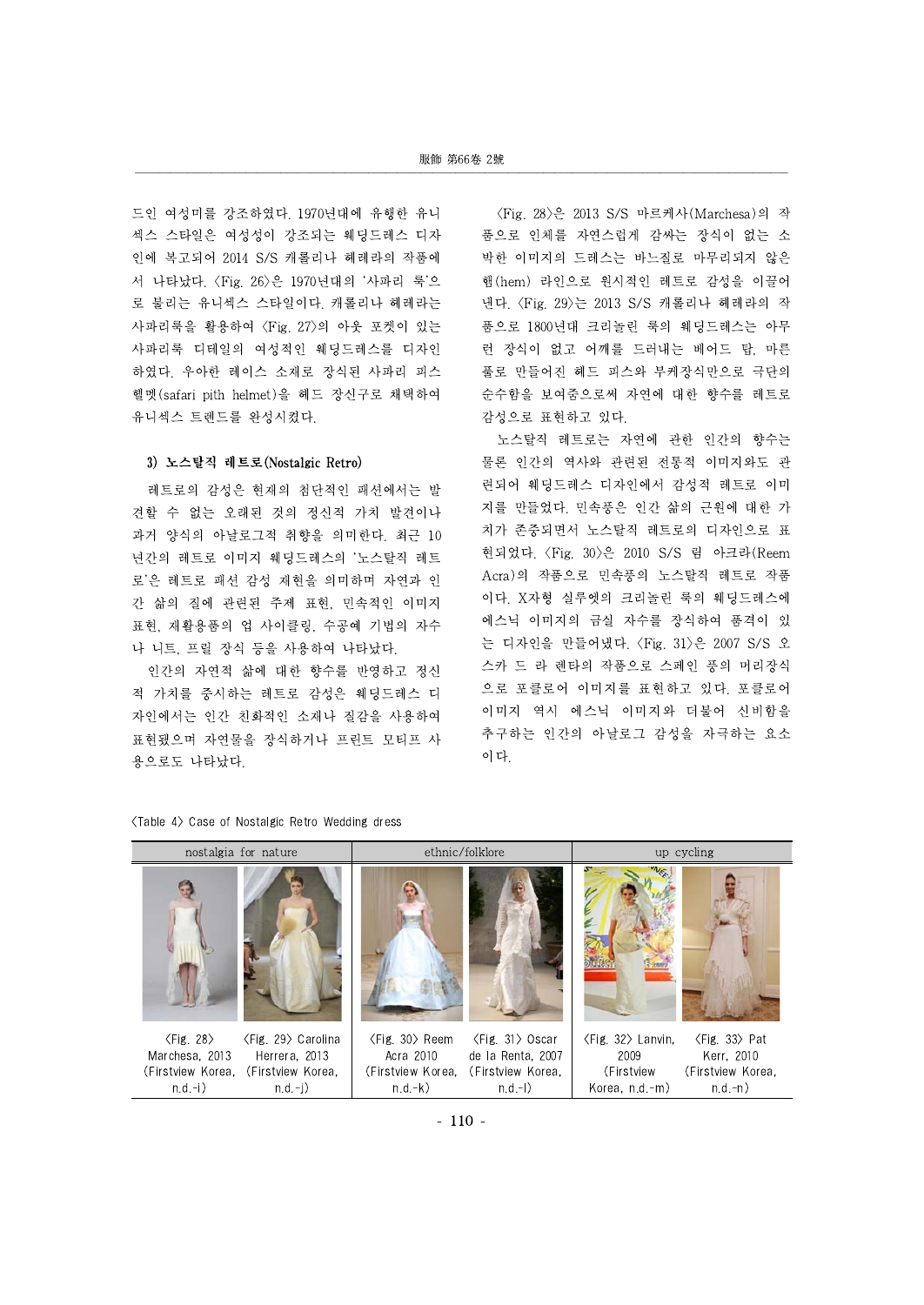노스탈직 레트로는 웨딩드레스의 빈티지 조각들 이 업 사이클링 되어 인간적의 아날로그 감성을 자 극하는 모티프가 되었다. <Fig. 32>는 2009년 랑방 (Lanvin)의 작품으로 여러 번 사용하여 다리지 않 은 것 같은 블라우스, 손으로 자수를 놓은 듯한 레 터링, 화려한 장식이 배제된 베일, 그리고 오래 사 용한 듯한 핸드백은 시골 농가에서 보는 페전트 룩 을 연상하게 하는 웨딩드레스이다. 소박해 보이면서 친근감을 주는 이 작품은 도회적인 것에 지친 현대 인에게 위로를 주는 노스탈직 레트로를 보여주고 있다. <Fig. 33>은 패트 케어(Pat Kerr) 2010년 S/S 의 작품으로 단정리가 되지 않은 가벼운 소재의 레 이스와 굵은 실로 니팅 된 소재는 리사이클링 한 것으로 보이며 스커트 역시 히피 풍의 니트조각을 레이스로 된 스커트와 조합하여 리폼한 것으로 보 인다. 빈티지 레이스와 핸드 니팅의 조합은 아날로 그적인 레트로 감성을 전달하고 있다. 노스탈직 레 트로는 빈티지 아이템들의 리사이클링과 리폼으로 웨딩드레스의 정신적 가치를 강조하고 있다면 인간 의 손으로 직접 만들어진 수공예 기법으로 디자인 의 진기함을 강조하여 소비자의 감성을 자극하고 있었다.

#### 4) 리믹스드 레트로(Remixed Retro)

레트로 패션 요소는 단순히 과거 한시대의 것을 회고하는 것이 아닌 과거의 여러 시대, 심지어 다가 오는 미래적 요소를 상상할 수 있는 양식들을 절충 해서 실험적으로 표현되었다.

최근 10년간 레트로 이미지 웨딩드레스의 '리믹 스드 레트로'는 레트로 패션 요소 들의 재조합으로 나타났다. 과거 서로 다른 시대의 디테일과 스타일 이 시공간을 초월하여 재조합되어 나타나기도 하고, 서로 다른 시대의 디자인 요소 재조합과 더불어 남 성복 요소가 웨딩드레스에 조합되거나, 과거 시대의 속옷 이미지를 현대의 웨딩드레스에 적용한 실험적 인 이미지를 창출하였다. 즉, 시간과 공간이 다른 이질적 요소들이 서로 교차, 중첩되어 사용됨으로써 '리믹스드 레트로'를 표현하였다. 과거를 풍미하였던 대표적 실루엣, 스타일, 특정 아이템이 새로운 기술,

현대적 재질, 디자인과의 결합으로 나타나기도 하였 다. 시공간을 초월하여 재조합된 리믹스드 레트로는 과거의 역사적 내용 재현이 아닌 역사적 이미지의 차용으로 표현되었다. 과거를 풍미하였던 대표적 실 루엣, 스타일, 특정 아이템이 새로운 기술, 현대적 디자인과 재조합되어 나타난 것이다.

<Fig. 34>는 2006년 F/W 크리스찬 라크르와 (Christian Lacroix)의 작품으로 벨 에포크시대 (Belle Époque, 19세기 말~1914년)의 패션에 나타 난 레그 오브 머튼(leg of mutton) 슬리브와 실루엣 을 차용하고 다른 시대적 역사성을 가진 다양한 오 브제들을 조합한 리믹스드 레트로 이미지의 웨딩드 레스이다. <Fig. 35>는 2007 F/W 디올(Dior)의 작 품으로 1950년대 크리스찬 디올의 뉴룩(new look) 의 이미지와 최근 패션 트렌드인 로맨틱 패션의 과 장적 디테일을 조합한 디자인으로 1950년대의 과거 와 현재의 패션 트렌드가 만난 시공간 초월의 리믹 스드 레트로이다. 이처럼 과거 시대의 복식 스타일, 소재, 디테일, 헤어 장식, 장신구들은 현대적 감성으 로 재해석되어 창조적인 레트로 이미지의 웨딩드레 스를 만들고 있다. <Fig. 36>은 2008 S/S 장 폴 고 티에(Jean paulGaultier)의 작품으로 바로크 시대 남성복 이미지를 차용하여 웨딩드레스의 소재인 레 이스와 결합한 웨딩드레스이다. 남성용 셔츠와 넥타 이는 현대사회 남자의 상징적 아이템이며 모자와 타조 털이 장식된 부츠는 바로크 시대의 복식 이미 지이다. 서로 다른 시대의 디자인 요소의 접목과 더 불어 남성복의 요소가 웨딩드레스에 조합됨으로써 시공간 초월은 물론 성 역할을 초월한 리믹스드 레 트로 웨딩드레스이다. <Fig. 37>은 2010 S/S 샤넬의 작품으로 1920년대 스트레이트 룩의 드레스와 1960 년대의 헤어스타일을 조합한 리믹스드 레트로 룩의 웨딩드레스다. 신부의 금색의 글로브와 골든 슈트를 착용한 신랑예복은 레트로 이미지와 미래적 이미지 의 재조합을 보여주고 있다. 또한 리믹스드 레트로 는 여성적 이미지와 여성의 역할이 강조되는 웨딩 드레스 디자인에서 성 구분에 따른 의복 역할 초월 과 의복 용도의 초월로도 나타났다. <Fig. 38>은 과 거 시대의 속옷이 겉옷화된 것으로 2013 S/S 알렉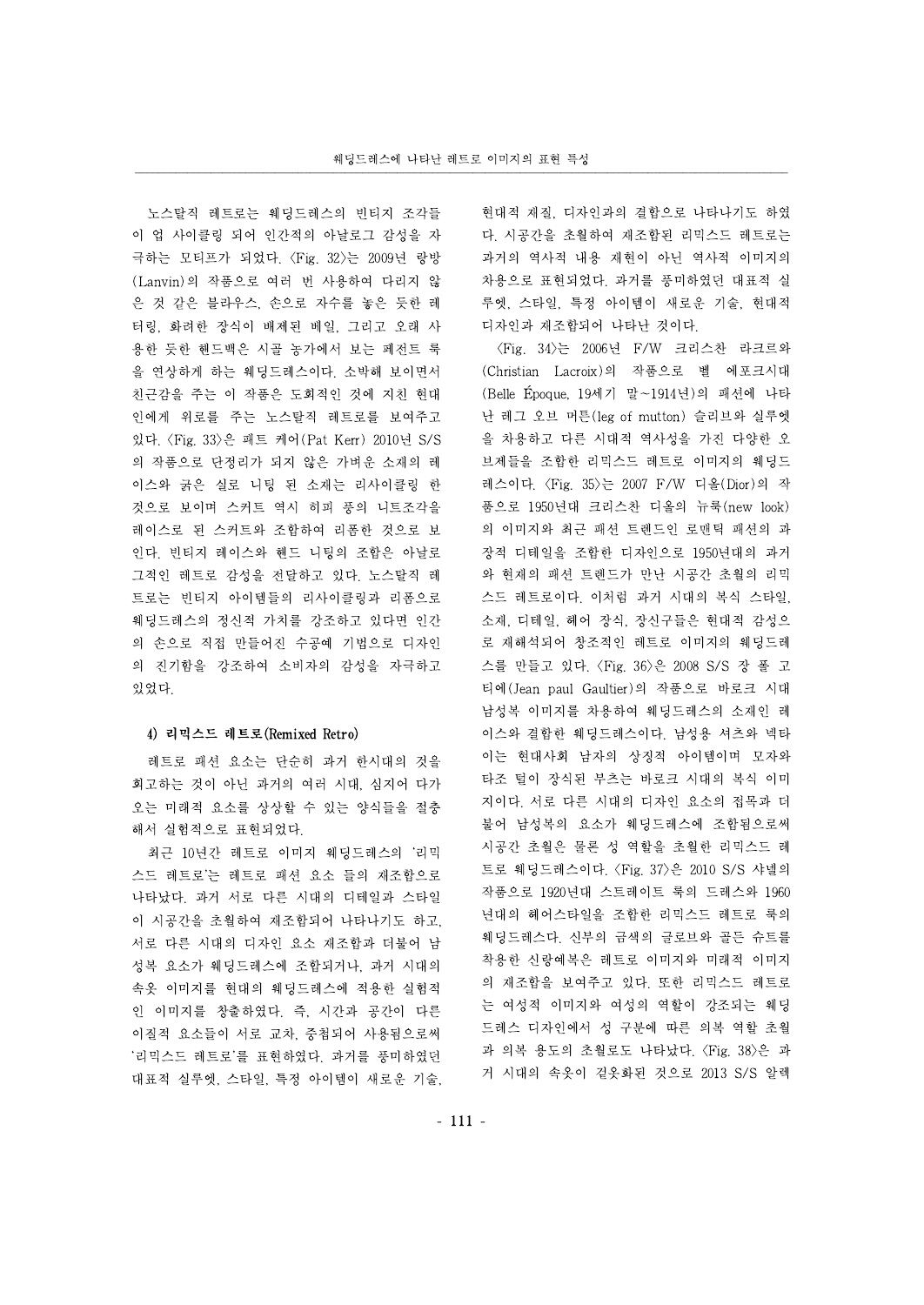| (Table 5) Case of Remixed Retro Wedding dress |  |
|-----------------------------------------------|--|
|-----------------------------------------------|--|

|                                                                                |                                     | Remixed Retro                                                                   |                                                                               |                                                                                |
|--------------------------------------------------------------------------------|-------------------------------------|---------------------------------------------------------------------------------|-------------------------------------------------------------------------------|--------------------------------------------------------------------------------|
|                                                                                |                                     |                                                                                 |                                                                               |                                                                                |
| $\langle$ Fig. 34 $\rangle$ Lacroix,<br>2006<br>(Firstview Korea,<br>$n.d.-o)$ | 〈Fig. 35〉Dior.<br>2007<br>$n.d.-p)$ | ⟨Fig. 36⟩ Gaultier,<br>2008<br>(Firstview Korea, (Firstview Korea,<br>$n.d.-q)$ | $\langle$ Fig. 37 $\rangle$ Chanel,<br>2010<br>(Firstview Korea,<br>$n.d.-r)$ | $\langle$ Fig. 38 $\rangle$ Mcqueen,<br>2013<br>(Firstview Korea,<br>$n.d.-s)$ |

산더 맥퀸(Alexander McQueen)의 작품이다. 브래 지어 형태와 페티코트의 골격을 연결하여 원피스 드레스를 만들고 그 위에 수공예적인 꽃을 장식한 것으로 웨딩드레스 소재로는 낯선 가죽 소재로 머 리장식을 함으로써 아방가르드 이미지를 표출하고 있다. 현대 패션에서의 속옷의 겉옷화는 포스트모더니 즘의 대두와 더불어 자주 등장되고 있는데 웨딩드 레스에서도 과거 시대의 속옷이 겉옷화 된 디자인 으로 등장하여 아방가르드 이미지를 창출한 것이다.

#### 2. 레트로 이미지 웨딩드레스 디자인 표현 특징

위의 사례분석을 통해 2005년부터 2014년까지 레 트로 이미지 웨딩드레스 디자인 표현 특성과 방법 을 정리하면 다음과 같다.

리크리에이티드 레트로 웨딩드레스는 과거 왕족 이나 유명 연예인의 결혼식에서 입었던 웨딩드레스 디자인의 재현 스타일이 다양하게 표현되었음을 알 수 있었다. 또한 영화 속 유명 여배우들이 착용하여 인기를 끌었던 드레스가 재현되어 나타났다는 점이 큰 특징이었다. 트렌드 리바이벌 레트로에서는 레트 로 패션이 동시대의 패션 테마와 맞물려 반복적으 로 등장한다는 것을 통해 레트로 이미지 웨딩드레 스에서도 마찬가지로 로맨틱 스타일, 밀리터리룩, 뉴룩, 영 스타일, 빅 룩 등 레트로 무드가 웨딩드레 스에 접목되어 표현되었다는 것을 알 수 있었다. 노 스탈직 레트로에서는 레트로 패션 감성 재현을 위 하여 웨딩드레스 디자인에 인간의 자연적 삶에 대 한 향수를 반영하는 자연친화적인 소재나 질감을 활용하였으며 자연친화적인 웨딩드레스 디자인이나 빈티지 웨딩드레스 아이템의 재조합, 그리고 자수, 니트, 프릴 장식 등의 아날로그 감성을 나타내는 다 양한 소재들로 표현된 것을 알 수 있었다. 또한 민 속풍의 전통적인 이미지와도 연관하여 감성적인 레 트로 이미지의 드레스를 만들고, 빈티지 조각들이 업 사이클링 되어 레트로 감성을 재현하기도 하였 다. 리믹스드 레트로는 시간과 장소, 공간을 초월한 레트로 요소들이 재조합되거나 과거의 성 역할에 따른 의복 착용 방법을 반전시키거나 의복 착용방 법을 재구성하고, 과거를 풍미했던 대표적인 실루 엣, 스타일, 특정 아이템이 새로운 기술, 현대적 재 질, 디자인과의 결합으로 나타나는 등의 방법으로 웨딩드레스의 레트로 이미지가 표현되었다.<Fig. 39>는 레트로 이미지 웨딩드레스 디자인 표현 특성 과 방법을 정리한 것이다.

### Ⅳ. 결론

현대 패션디자인 분야에서 레트로는 옛것을 그리 워하는 소비자들의 기호를 맞추는 고부가가치 제품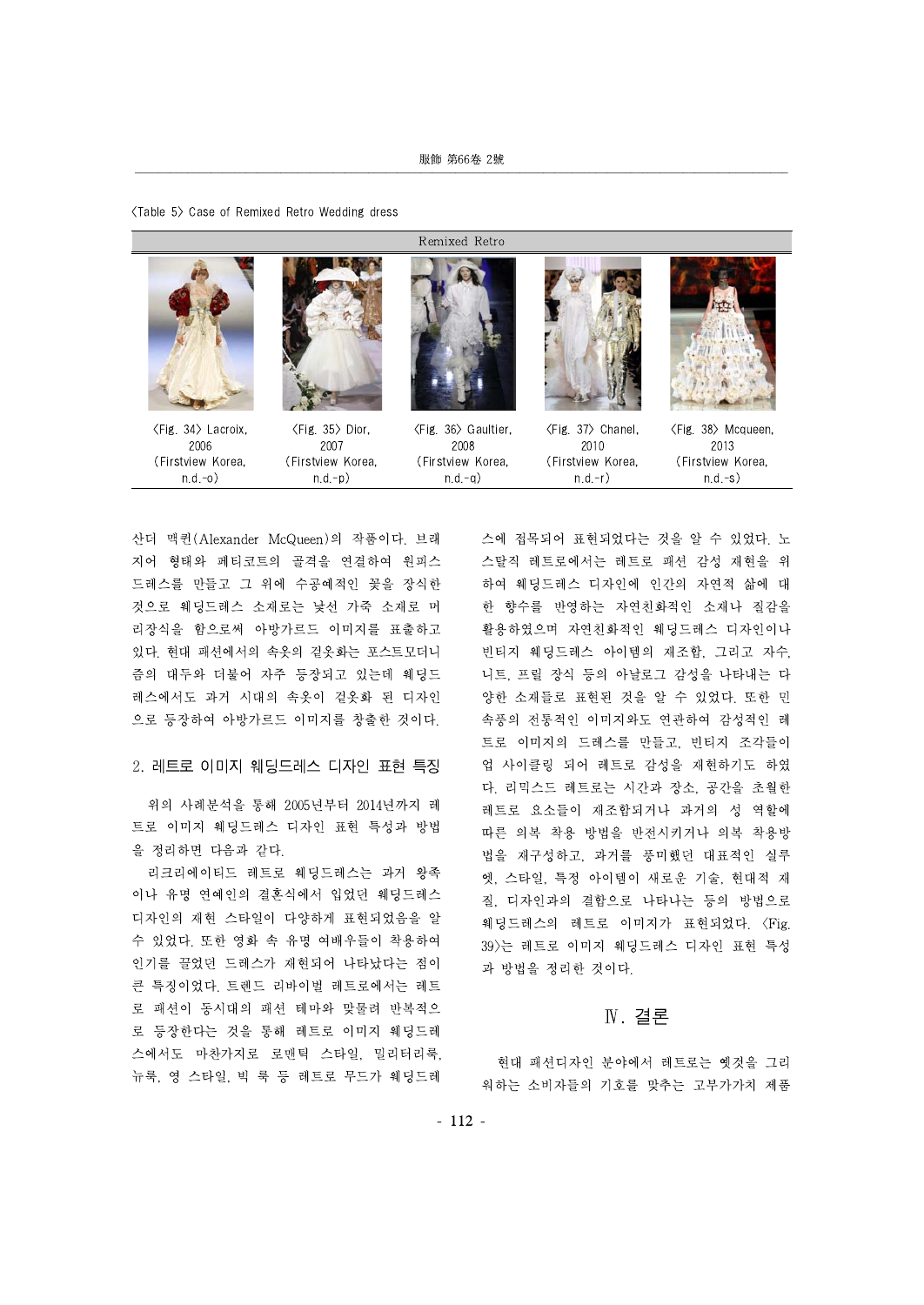



<Fig 39> Retro Wedding Dress Expression Characteristics and Methods

개발의 디자인 소스가 되고 있다는 점에서 본 연구 에서는 다양한 학문 분야의 레트로 디자인 표현 특 성이 최근 10년간 세계적인 컬렉션에 발표된 웨딩 드레스 디자인에서 어떻게 나타나고 있는지를 밝히 고자 하였다.

연구 결과 최근 10년간 레트로 이미지 웨딩드레스 의 표현 특성은 '리크리에이티드 레트로(Recreated Retro)', '트렌드 리바이벌 레트로(Trend revival Retro)', '노스탈직 레트로(Nostalgic Retro)', '리믹스 드 레트로(Remixed Retro)'로 나타났다. 각 특성별 표현 방법은 다음과 같다. 첫째, 리크리에이티드 레 트로(Recreated Retro) 웨딩드레스는 레트로 특성인 원형 재현과 관련된 것으로 사회 저명인사들의 결 혼식 신부나 영화 속 여주인공의 웨딩드레스의 재 현으로 나타났다. 이는 다른 디자인 분야에서와 같 이 레트로 표현 방법인 과거 디자인의 성공적 사례 계승, 유명제품 재현, 복제의 방법이 적용된 것으로 웨딩드레스에서는 원형 복제뿐만 아니라 현대적 기 술이 접목된 이미지 재현이 함께 나타났다는 점이 특징이었다. 둘째, 트렌드 리바이벌 레트로(Trend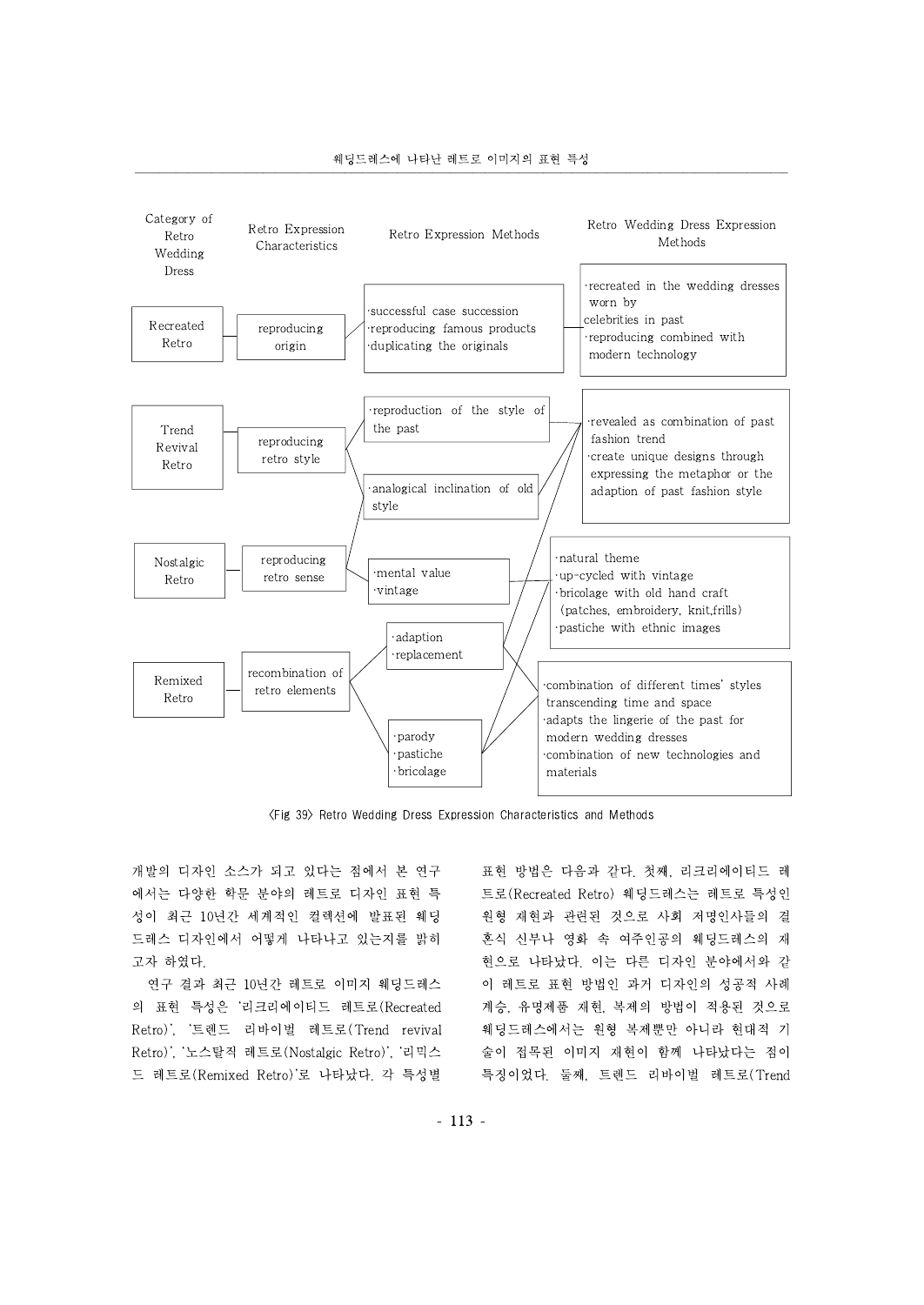revival Retro) 웨딩드레스는 레트로 특성인 레트로 스타일 재현과 관련된 것으로 과거 양식의 재현을 위하여 과거 패션 트렌드와 조합되어 나타났다. 전 통적 웨딩드레스의 로맨틱 스타일은 물론 유니섹스 스타일, 영 패션의 미니 스타일 등 웨딩드레스의 포 멀 이미지와 어울리지 않은 캐주얼 이미지의 활용 이 특징적이었다. 이는 과거 패션 스타일의 은유나 부분적 차용을 통하여 익숙한 스타일을 표현함으로 써 소비자들의 복고적 감성을 자극하고 동시에 독 창적인 디자인을 창출한 것으로 보인다. 셋째, 노스 탈직 레트로(Nostalgic Retro) 웨딩드레스는 레트로 특성인 레트로 감성 재현과 관련된 것으로 오래된 것의 정신적 가치 발견이나 과거 양식의 아날로그 적 취향에서 출발된 것이다. 최근 10년간의 레트로 이미지 웨딩드레스 분석에서 노스탈직 레트로는 자 연을 테마로 한 디자인 컨셉 전개, 빈티지 조각들을 업 사이클링 한 스타일이나 자수, 니트, 프릴 장식 등 과거 시대 수공예 기법의 브리꼴라주 표현, 민속 풍의 전통적인 이미지의 페스티쉬로 표현되었다. 넷 째, 리믹스드 레트로(Remixed Retro) 웨딩드레스는 레트로 특성인 레트로 요소 재조합과 관련된 것으 로 새로운 해석의 코드로 나타나고 있음을 알 수 있었다. 단순히 과거 한시대의 것을 회고하는 것이 아닌 과거의 여러 시대, 미래적 이미지의 양식들을 절충해서 아방가르드 표현 방법으로 나타나기도 하 였으며, 과거 다른 시대의 디테일과 스타일이 시공 간을 초월하여 재조합되어 나타나기도 하였다. 남성 복의 요소가 웨딩드레스에 조합되어 성 이미지를 초월한 스타일, 과거 시대의 속옷 이미지를 현대적 웨딩드레스에 도입한 아방가르드 스타일 등이 새로 운 기술, 현대적 재질, 디자인과의 결합으로 표현되 었다.

이상과 같이 최근 10년간의 웨딩드레스에 도입된 레트로 이미지는 시대적 스타일의 재현은 물론 한 시대의 특징적 요소를 현대적 시각으로 대체하기도 하였으며 인간의 감성을 자극하는 향수나 취향을 아날로그 방식으로 접근한 표현 방법으로 웨딩드레 스 디자인 분야에 창조적 영감으로 활용되었다.

# Reference

- Afashiony (n.d.-a). Hepburn Wedding Dress in Funny F ace. Retrieved from http://afashiony.com/audrey-h epburn-wedding-dress-funny-face-2015-2016
- Afashiony (n.d.-b). Hepburn Wedding Dress in Funny F ace. Retrieved from http://afashiony.com/audrey-h epburn-wedding-dress-funny-face-2015-2016
- Amareway (n.d.-a). Grace Kelly wedding dress Retrieve d from /http://www.amareway.org/holisticliving/06 /grace-kelly-wedding-dress-pictures-of-grace-kellywedding-dress/
- Amareway (n.d.-b). Grace Kelly wedding dress Retrieve d from /http://www.amareway.org/holisticliving/06 /grace-kelly-wedding-dress-pictures-of-grace-kellywedding-dress/
- Articulonewlook (n.d.). Retrieved from http://articulone wlook.blogspot.kr/
- An, K. S. (2004). Retro Tendency Expressed in Fashion: Focoused on Women' Dress in 19th and 20th Century (Unpublished doctoral dissertation). Konkuk University, Seoul, Republic of Korea.
- Byun, S. T. & Yun, N. R. (2012). Study on the symbolizing process of the product style and the revivalistic trend of modem design. Bulletin of Korean Society of Basic Design & Art, 13(6), 243- 251
- Choi, K. H. (2005). A Study on the Forms of Expression in Modern Knitwear Design for Women : Focused on Collections after 1995 (Unpublished doctoral dissertation). Sungshin Woman's University, Seoul, Republic of Korea.
- FamilyHistoryCentre (n.d.). Nicholas and Mary Theresa. Retrieved from http://family-history.com/gilles/pho toHubing01Gilles.htm
- Fashiondesignweeks (n.d.). Prscilla Beaulieu, Wedding dr ess. Retrieved from http://www.fashiondesignweek s.com/celebrity-style/the-most-famous-wedding-dre sses
- Fashioninfilms (n.d.-a). Retrieved from http://www.fash ioninfilms.com/2011/05/something-borrowed-somethi ng-wallis-blue/
- Fashioninfilms (n.d.-b). Retrieved from http://www.fash ioninfilms.com/2011/05/something-borrowed-somethi ng-wallis-blue/
- Fashionsizzle (n.d). Retrieved from http://fashionsizzle.co m/2014/01/05/34574/
- Firstviewkorea (n.d.-a). Monique Lhuillier. Retrieved fro mhttp://www.firstviewkorea.com/Collection/PhotoI mageViewPop.aspx?Season=SS011&City=CD004& Event=EV004&Designer=206&timeLinePageNo=1
- Firstviewkorea (n.d.-b). Ulla Maija. Retrieved from http: //www.firstviewkorea.com/Collection/PhotoImageVi ewPop.aspx?Season=SS011&City=CD004&Event=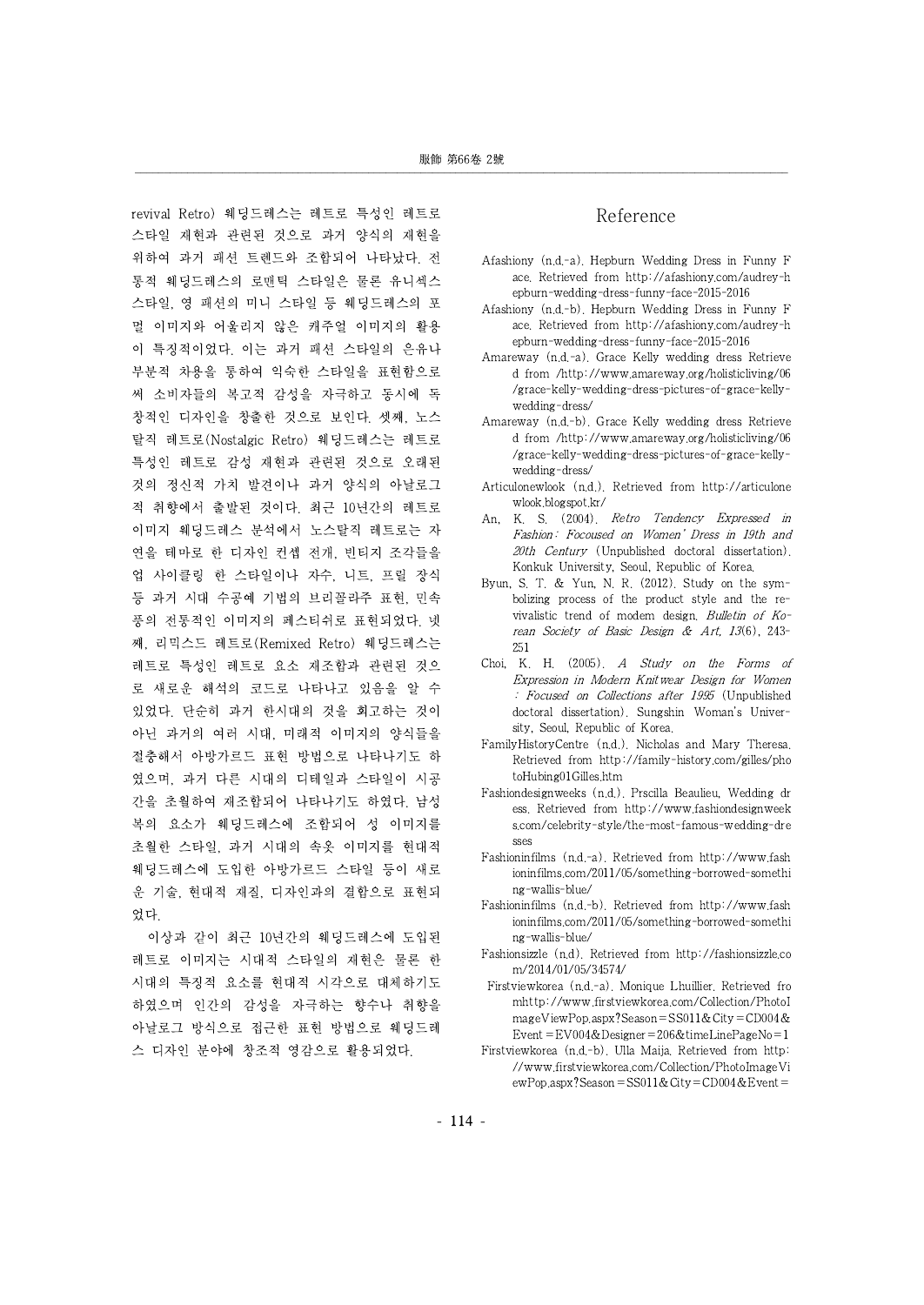EV004&Designer=691

- Firstviewkorea (n.d.-c). Theia. Retrieved from http://w ww.firstviewkorea.com/Collection/PhotoImageViewP op.aspx?Season=SS028&City=CD004&Event=EV0 04&Designer=3165&timeLinePageNo=
- Firstviewkorea (n.d.-d). Carolina Herrera. Retrieved from http://www.firstviewkorea.com/Collection/PhotoIma geViewPop.aspx?Season=SS027&City=CD004&Ev ent=EV004&Designer=129
- Firstviewkorea (n.d.-e). Osacar de La renta. Retrieved fr om http://www.firstviewkorea.com/Collection/Phot oImageViewPop.aspx?Season=SS013&City=CD004 &Event=EV004&Designer=234
- Firstviewkorea (n.d.-f). Carolina Herrera. Retrieved from http://www.firstviewkorea.com/Collection/PhotoIma geViewPop.aspx?Season=SS009&City=CD004&Ev ent=EV004&Designer=129&timeLinePageNo=1
- Firstviewkorea (n.d.-g). Sarah Jassir. Retrieved from htt p://www.firstviewkorea.com/Collection/PhotoImage ViewPop.aspx?Season=SS030&City=CD004&Event  $=$ EV004&Designer $=$ 3579
- Firstviewkorea (n.d.-h). Carolina Herrera. Retrieved from http://www.firstviewkorea.com/Collection/PhotoIma geViewPop.aspx?Season=SS021&City=CD004&Ev ent=EV004&Designer=129&timeLinePageNo=1
- Firstviewkorea (n.d.-i). Marchesa. Retrieved from http:/ /www.firstviewkorea.com/Collection/PhotoImageVie wPop.aspx?Season=SS027&City=CD004&Event= EV004&Designer=1269
- Firstviewkorea (n.d.-j). Carolina Herrera. Retrieved from http://www.firstviewkorea.com/Collection/PhotoIma geViewPop.aspx?Season=SS027&City=CD004&Ev ent=EV004&Designer=129
- Firstviewkorea (n.d.-k). Reem Acra. Retrieved from htt p://www.firstviewkorea.com/Collection/PhotoImage ViewPop.aspx?Season=SS019&City=CD004&Event =EV004&Designer=246
- Firstviewkorea (n.d.-l). Oscar de renta. Retrieved from h ttp://www.firstviewkorea.com/Collection/PhotoImag eViewPop.aspx?Season=SS013&City=CD004&Eve nt=EV004&Designer=234
- Firstviewkorea (n.d.-m). Lanvin. Retrieved from http:// www.firstviewkorea.com/Collection/PhotoImageView Pop.aspx?Season=SS017&City=CD007&Event=E V007&Designer=470
- Firstviewkorea (n.d.-n). Pat Kerr. Retrieved from http:/ /www.firstviewkorea.com/Collection/PhotoImageVie wPop.aspx?Season=SS019&City=CD004&Event= EV004&Designer=726
- Firstviewkorea (n.d.-o). Lacroix. Retrieved from http:// www.firstviewkorea.com/Collection/PhotoImageView Pop.aspx?Season=SS012&City=CD007&Event=E V003&Designer=443
- Firstviewkorea (n.d.-p). Dior. Retrieved from http://ww w.firstviewkorea.com/Collection/PhotoImageViewPo

p.aspx?Season=SS014&City=CD001&Event=EV00 3&Designer=442&timeLinePageNo=1

- Firstviewkorea (n.d.-q). Gaultier. Retrieved from http:// www.firstviewkorea.com/Collection/PhotoImageView Pop.aspx?Season=SS015&City=CD001&Event=E V001&Designer=229
- Firstviewkorea (n.d.-r). Chanel. Retrieved from http://w ww.firstviewkorea.com/Collection/PhotoImageViewP op.aspx?Season=SS019&City=CD001&Event=EV0 03&Designer=438&timeLinePageNo=1
- Firstviewkorea (n.d.-s). Mcqueen. Retrieved from http:/ /www.firstviewkorea.com/Collection/PhotoImageVie wPop.aspx?Season=SS027&City=CD007&Event= EV001&Designer=430
- Glamamor (n.d.). The Style Essentials Louise Brooks. Re trieved from http://www.glamamor.com/2013/03/t he-style-essentials-louise-brooks.html
- Glamourmagazine (n.d.-a). Retrieved from http://www. glamourmagazine.co.uk/fashion/celebrity-fashion/201 4/01/alternative-non-traditional-wedding-pink-black -dresses-celebrity # viewgallery/1105348
- Glamourmagazine (n.d.-b). Retrieved from http://www. glamourmagazine.co.uk/fashion/celebrity-fashion/201 4/01/alternative-non-traditional-wedding-pink-black -dresses-celebrity # viewgallery/1105348
- Grace Kelly wedding dress (n.d). Retrieved from /http:/ /www.amareway.org/holisticliving/06/grace-kelly-w edding-dress-pictures-of-grace-kelly-wedding-dress/
- Imamuseum (n.d.). Retrieved from http://collection.ima museum.org/artwork/53447/
- Jung, S. H. (2003). Industry Design 150 years. Paju, Republic of Korea: Mijinsa Publishing company.
- Juliapgelardi (n.d.). Diana Spencer wedding dress. Retrie ved from https://juliapgelardi.files.wordpress.com/20 11/07/dianawedding6.jpg
- Kim, J. E. & Park, H. W. (2003). A study on the development of vest design using retro image. Journal of the Korean Society of Costume, 53(7), 9-27.
- Kuk, J. H. (2012). A study on the retro pakage design effects in customer attitudes : Focusing on the different age groups of chocolate consumers (Unpublished master's thesis). Hongik University, Seoul, Republic of Korea.
- Kwon, S.  $(2007)$ . A study on the strategy of clothing industry and product designing fashion : focusing on the retro fashion Since 1960's, the clothing (Unpublished doctoral dissertation). Sungshin Woman's University, Seoul, Republic of Korea.
- Kwon Y. J.(2015). Consumer Meanings of Retro Fashion. Design Forum, 46, 361-374.
- Lee, M. H. & Cho, M. H.(2009). Visual Evaluation of Retro-Romantic Fashion. The Research Journal of the Costume Culture, 17(35), 23-534.
- Lee, S. H. (2012). Expression characteristics and Ap-